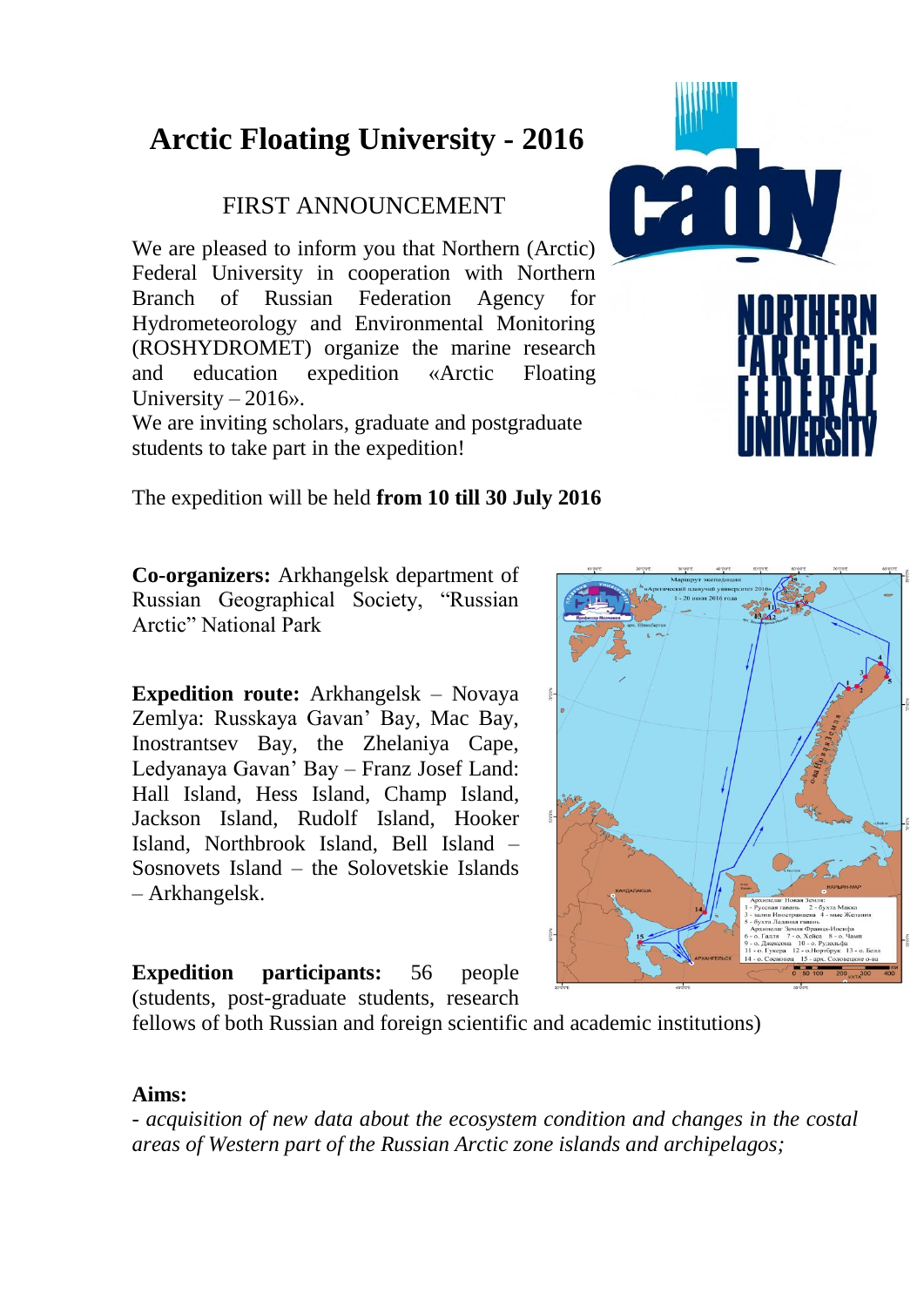*- training of young specialists for provision of sustainable development and research in the Arctic zone with the help of expedition educational program in the following spheres: meteorology, geography, Arctic biology, ethnopolitology, historical and legal issues in the Arctic region;* 

## **Expedition scientific and research tasks:**

- assessment of the conditions and degree of contamination of the local island territories of the former industrial activity zones in the areas of work for the elimination of accumulated environmental damage in Novaya Zemlya and Franz Josef Land;

- study of the species diversity of the living organisms and populations at Novaya Zemlya and Franz Josef Land archipelagoes and adjacent waters in the context of climate change;

- comprehensive monitoring of changes in the vegetation of the Arctic tundra transition zones in the context of climate change;

- study of the historic and cultural heritage of the Russian Arctic national park in order to develop tourism and educational activities;

- study of human body adaptation mechanisms to the conditions of high latitudes in the Arctic;

### **Educational Modules:**

- Biology
- Ecology
- Soil chemistry
- Hydrometeorology
- Geoinformation monitoring
- History and culture studies
- Psychophysiology

### **Facilities**

All expeditions are organized on the research-vessel "Professor Molchanov". Originally built in 1982 for the Russian Hydro-Meteorological Service the R/V "Professor Molchanov" has been refurbished to accommodate a maximum of 80 passengers and staff.

The vessel is a steel-hulled, ice-strengthened ship for the Arctic supply and oceanographic research, completely refurbished to meet both passenger and